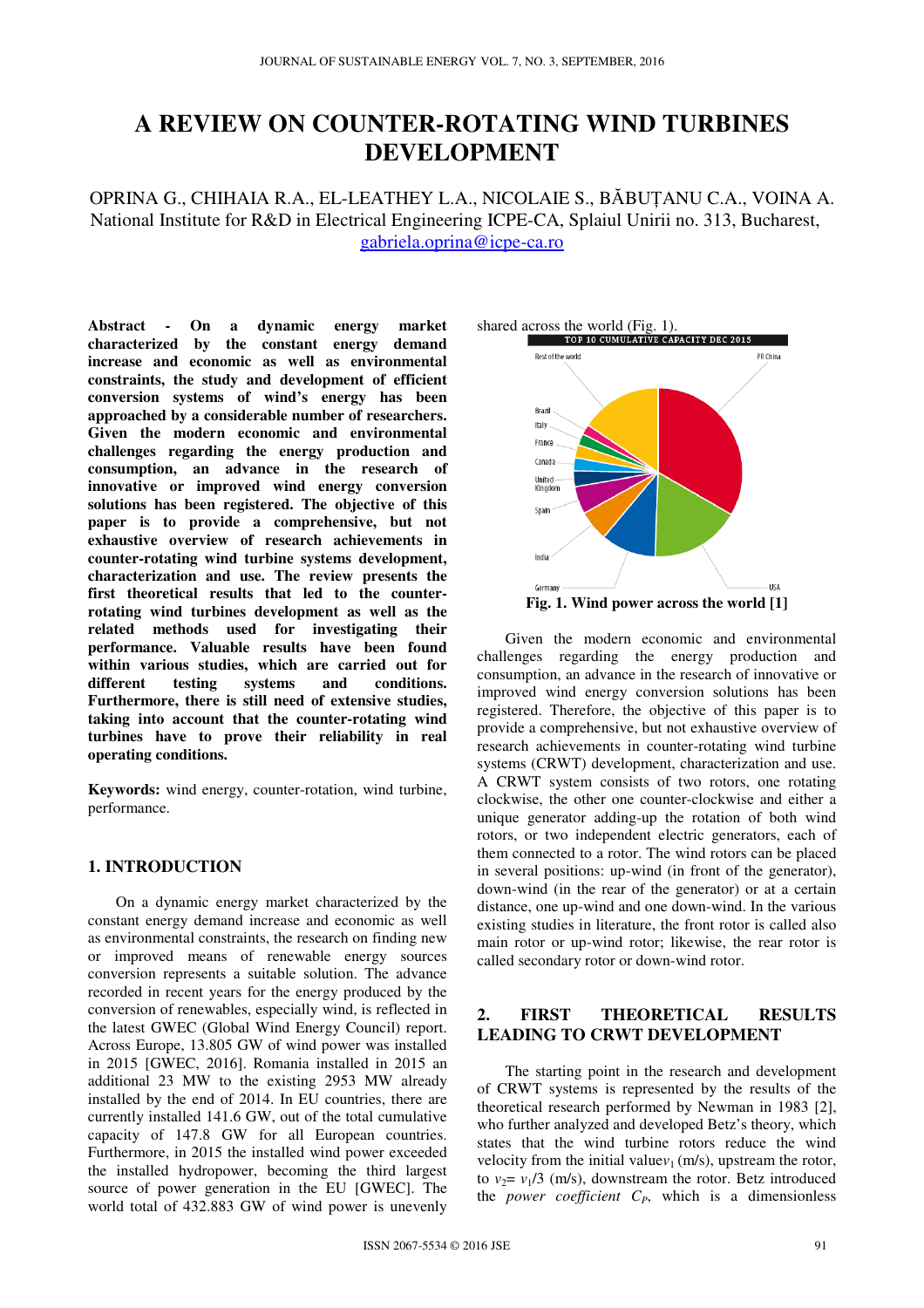parameter expressing a turbine's capacity to extract energy from wind.

$$
C_P = \frac{P_{\text{abs}}}{0.5 \rho v_1^3 A} \tag{1}
$$

According to Betz's law, a wind turbine can theoretically capture approximately 59.3% from the airstream's energy. In real conditions, the power coefficient is lower than the theoretical value since the aerodynamic and mechanical losses of the turbine are considered. In equation (1), *Pabs* is the theoretical power absorbed by a wind turbine,  $\rho$  – air density in kg/m<sup>3</sup>,A – the area swept by the turbine's rotor, perpendicular on wind's direction, in  $m^2$ .

By applying the actuator-disc theory to a vertical axis wind turbine, it was showed [2] that the theoretical maximum power coefficient of a wind turbine can be increased for a very high tip speed ratio from 59% to 64% if a second rotor with the same radius is placed downstream the first one (Fig. 2). This theoretical result led to various theoretical and experimental studies aiming to determine the conditions that ensure more power extraction from the wind.



**Fig. 2. Stream tubes and parameters in Newman's theory, retrieved from [4]** 

Furthermore, in [3], it was theoretically showed/demonstrated that in the case of multiple rotors with the same radius, the ideal power coefficient can be further increased, approximately by 13% compared to the single rotor case. The limitations of this theory were determined by flow visualization that showed inaccurate results beginning from a distance equal to a half of a disc diameter. A theoretical model aimed to improve the power extraction from wind is proposed in [4], which considers two co-axial rotors (Fig. 3), the second rotor being smaller than the front rotor (Fig. 4) and placed approximately in the inner bladeless region of the front rotor. The central part of the upstream rotor (76.2% of the rotor diameter) doesn't extract wind's energy since it has no blades. After further calculation, it was shown that the theoretical power coefficient depends on the induction velocities *a* and *c*. For the analyzed case, the maximum power coefficient of 0.814 was obtained for *a*   $= 0$  and  $c = 0.418$ , meaning that the velocity doesn't modify (does not decrease) when crossing the front rotor due to the absence of the blades.

The study and development of CRWT prototypes of 500 W  $\div$  50 kW [5] intensified starting with early 2000's. Thus, in 2003, a 6kW prototype was tested in California (USA) [6] over a period of 4 months, for various meteorological conditions. It was found that the system is more efficient at low rotational speeds (16-60 rpm), the

energy extracted from wind can increase with up to 40% compared with the single rotor case and the bending stress over the tower is lower.



**Fig. 3. Design of counter rotating horizontal axis wind turbine system proposed in [4]** 



**Fig. 4. Stream tubes of the rotors considered in [4], retrieved from the presentation** 

#### **3. PARAMETERS AFFECTING THE TURBINE EFFICIENCY**

The power extracted by a wind turbine from wind depends on the geometrical parameters, aerodynamic parameters and operating conditions. Thus, the size and number of blades, the airfoil type, the method the rotation is transmitted to the electrical generator etc. are parameters affecting the overall efficiency of a turbine.

The performance of a wind turbine is described by the variation of the power coefficient  $C_P$  and the torque coefficient  $C_m$  with the rapidity of the turbine:  $C_P = C_P$ (λ) and  $C_m = C_m(\lambda)$ .

*The torque coefficient* is given by:

$$
C_m = \frac{M}{0.5 \rho v_1^2 AR} \tag{2}
$$

with *M* [Nm] the aerodynamic torque of the rotor and *R* [m] – turbine's radius.

*The tip-speed ratio of the turbine* is a dimensionless coefficient given by the ratio of linear velocity at blade's tip, *u* [m/s], to the wind velocity,  $V_{\infty}$ :

$$
\lambda = \frac{u}{V_{\infty}} = \frac{\omega R}{V_{\infty}}
$$
\n(3)

with  $R$  [m] the radius of the rotor and  $\omega$  [rad/s] the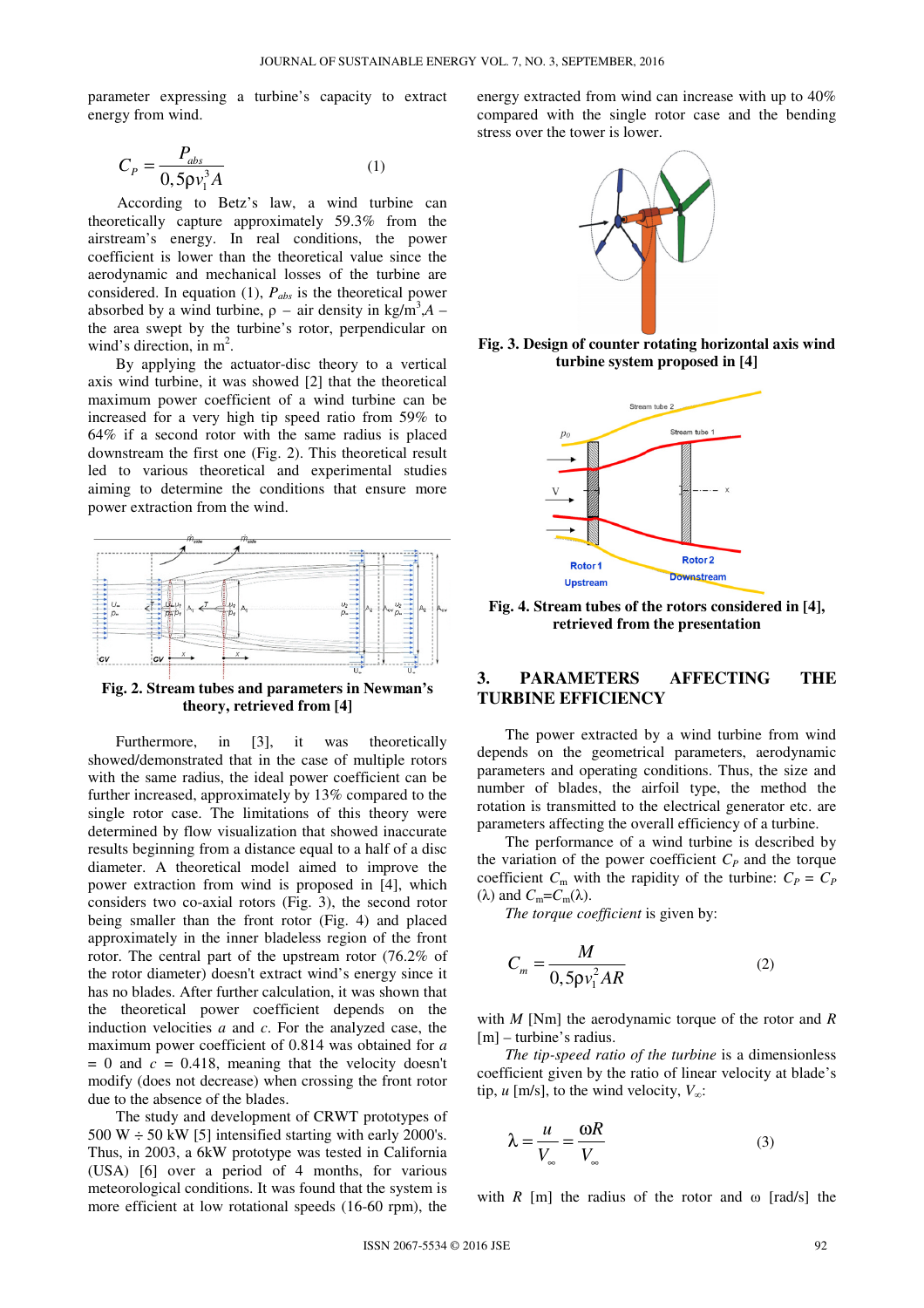rotational speed.

Considering the wind velocity  $V_\infty$  as being the velocity at the entrance of the rotor  $v_1$  and using  $P = \omega \cdot M$ , it results:

$$
C_p = \lambda \cdot C_m \tag{4}
$$

Another dimensionless parameter on which depend the characteristics of a wind turbine is *solidity* (σ); it represents the ratio between the area of the blades,  $A_p$ , and the area swept by the blades, *A*, at one spin of the rotor:

$$
\sigma = \frac{A_p}{A} \,. \tag{5}
$$

The rapid the turbine is  $(\lambda > 4)$ , the lower the solidity; thus, the lift area of the blades is decreasing.

Besides the parameters above, the efficiency of a CRWT system depends also on other parameters such as the diameter ratio of the two rotors and on which rotor (larger or smaller) is placed in front, the distance the rotors are placed one to each other.

## **4. VARIOUS METHODS FOR INVESTIGATING THE PERFORMANCE OF CRWT**

The research and development of counter rotating wind turbines focussed on the investigation of different issues, like the method the movement is transmitted from the rotors to the electric generator, blade type and solidity, diameter ratio between the front and rear rotor, the distance between the two rotors etc. Thus, one of the issues encountered in the development of CRWT systems is represented by the type of movement transmission, namely the generator or generators. Several approaches are found in literature: one generator for each rotor [7], one generator coupled to the rotors through a differential planetary system in [8] and one single permanent magnets generator, with kinematic coupling of the rotors [9].

Most of the research reported within the literature approached the study of CRWT systems both theoretically (especially CFD) and experimentally, either by performing own tests or by comparing the theoretical results with experimental results reported in other works.

The study of counter-rotating wind turbines optimization using blade element momentum theory (BEMT) is developed in [10]. The pitch angles, radius ratios and rotation speeds were chosen as design values and were used in the investigation of the power and thrust coefficients. Also, the torque balance was considered in the design process, considering in the case of one generator with kinematic coupling to the two rotors that the shaft torque is the same for both front and rear rotor. This assumption is also used in [11]. By using BEMT for the front rotor, the induction factor and angular induction factors were determined and, consequently, the power and thrust coefficients. The

aerodynamic performance of the rear rotor was predicted by considering as input data the flow field developed downstream the front rotor, namely assuming that the rear rotor is placed in the fully developed stream tube of the first rotor. The study was performed for a fix distance between the two rotors: 0.33*D*, where *D*is the diameter of the front rotor. Therefore, since this assumption couldn't be proved in their study (not having exactly the information regarding the distance associated to this fully developed flow), the authors addressed this issue by Vortex Lattice Method (VLM). The optimization was performed by using a genetic algorithm. A shorter length of the front rotor than the one of the rear rotor was found. Also, for the optimized case, it was found that the power coefficient of the front rotor is superior to the one of the second rotor.

The free-wake vortex lattice method [12] considers simultaneously the interaction between the two rotors by not imposing any constraint to the inflow velocity of the rear rotor. The study is performed by considering that the two rotors have the same radius, *R*, the same solidity as a wind turbine having a single rotor and are placed at the distance  $d/R = 0.25$ , 0.5, 0.75, 1. The maximum power coefficient for zero pitch angles showed little changes among the 4 analysed distances. Even if the power coefficient of the front rotor increases along with the distance, in the same time, the power coefficient of the rear rotor decreases, so the overall efficiency is almost constant. The results obtained by this study were compared with the experimental ones resulted from the research performed in [13] and in [14] in order to validate the numerical model. The theoretical reduced axial velocity behind the front rotor showed a good agreement with the one experimentally obtained in [13]. By comparing the axial induction factor for the rear rotor obtained by VLC and by BEMT, it was found that BEMT can be applied in limited cases, since the difference between the values increases with the distance *d*.

In [15], the aerodynamic performance of the front and rear rotors was numerically investigated aiming to extract the maximum energy from wind, both by the front and rear rotor. By CFD simulations, the performance of each rotor was separately determined and by parametric study the optimum axial distance between them was determined. The CRWT system consisting of two rotors with 3 blades each was also compared wind a single 3 bladed wind turbine. The performed computations showed an increase of about 35% of the CRWT thrust over the single turbine thrust, namely 545N versus 350 N for 10m/s wind velocity. The results of the CFD simulations were compared and validated with experimental data from literature, reported in [8]. The maximum computed torque was identified: 4770 Nm for 14 m/s wind velocity. Also, this wind velocity is associated with the maximum power output of 90 kW. The optimum axial distance between the two rotors was calculated at 0.65*d*, where *d* is the diameter of the up-wind rotor, leading to a maximum power increase of 9.67%. A good correlation between the CFD results and the measurements was identified. Still, in some conditions, the predictions were slightly larger than the measured values. In the single rotor case,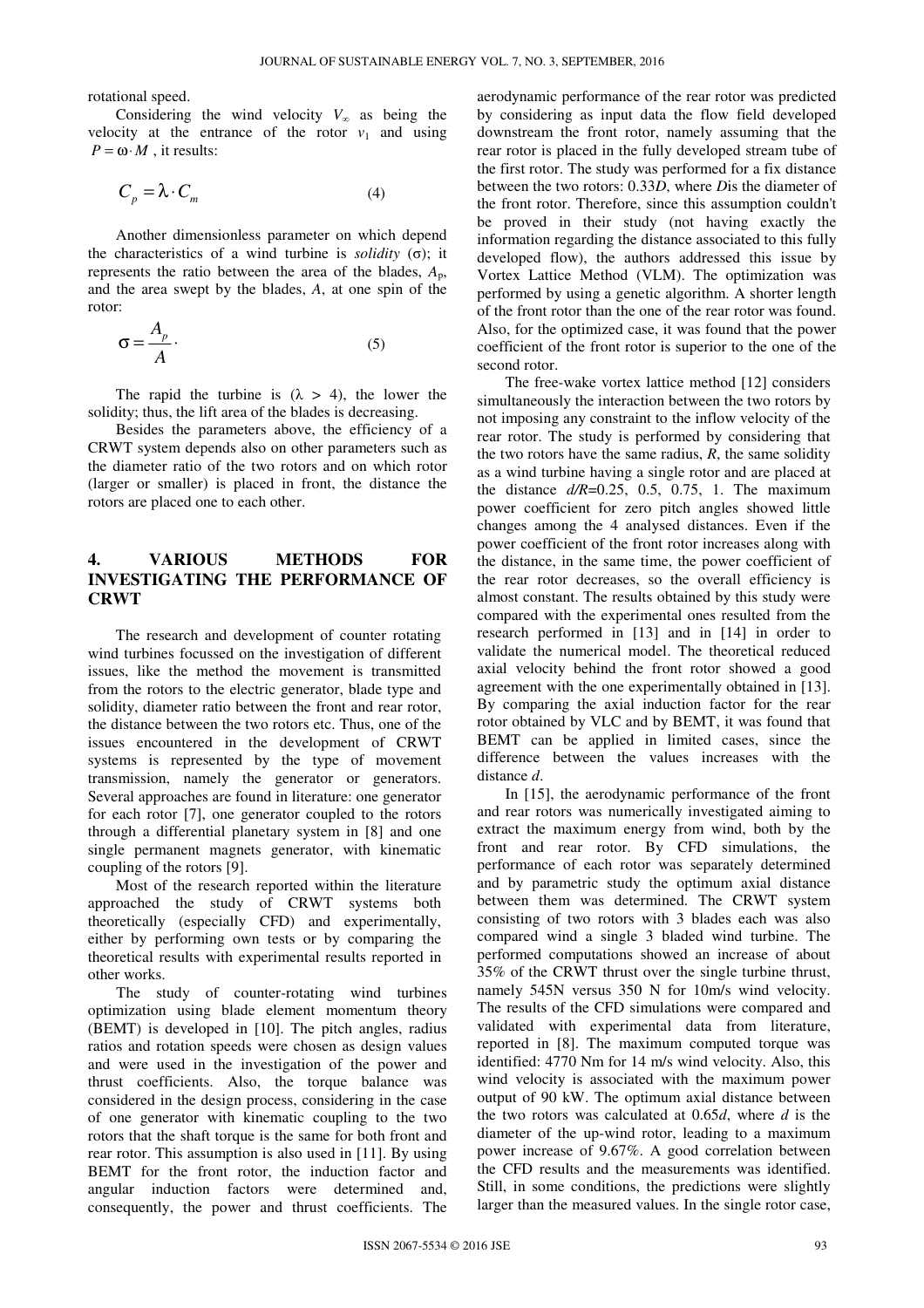the results of the CFD simulations were slightly lower than the experimental values reported in [8]. In [16], there are presented theoretical investigations through CFD methods (k-ω shear stress transport turbulence and moving reference frame for the second rotor) compared with experimental results reported in [8] and with own experimental results obtained in a wind tunnel on a 1:20 scale model of the 30 kW CRWT system reported in [8].

In order to determine or predict the performance of the CRWT systems, several studies were performed [6], [8], [17-21]. For example, using the quasi-steady strip theory and a wake model resulted from the data obtained by carrying out experiments on a scale model in a wind tunnel, the aerodynamic performance of a 30 kW CRWT system was predicted in [8]. The CRWT system had two rotors, each of them with 3 blades (NACA 4415 airfoil for the front and NACA 0012 for the rear rotor), the front rotor having a 5.5 m diameter and the rear rotor an11 m diameter. The front rotor had a rotational speed of 150 rpm, while the rear rotor rotated at 300 rpm. A differential planetary system connected the rotors to the electric generator. The rotors were placed at different distances, in the range of 0.125...0.5 from the diameter of the front rotor. In order to compare the results of the proposed theoretical method to the wind tunnel data, the analysis was performed by considering a uniform flow field for the front rotor and no aerodynamic interference between the two rotors. The relative size and the optimum placement of the rotors were obtained by parametric investigation. The size of the rear rotor was considered as increasing from zero to the size of the front rotor. The best performance of the 30 kW CRWT system was identified at approximately 0.5 of the front rotor's diameter. Also, field measurements were performed for a period of 9 and a half hour. Each of the measured data was averaged over a period of 10 minutes [22]. A relatively good agreement of the field data and theoretical data was obtained. Moreover, the CRWT data were compared to the single rotor case and an increase of about 21% was found at a rated speed of 10.6 m/s. The total maximum power coefficient of 0.5 of the CRWT system was determined.

In [7], an increase of 43.5% of the annual energy that can be produced by a CRWT having two 500 kW rotors compared with a single turbine of the same type, when operating at 10 m/s wind velocity was predicted. The numerical prediction was achieved by using the *actuator line technique* which combines the Navier-Stokes solver with the technique described in [23], which was validated with the experimental results of a 50kW Nordtank turbine. The numerical investigation was performed in EllipSys3D code.

Using a modified blade element momentum theory, the influence on the performance of CRWT system of different parameters (pitch angles, rotating speed, and blades radii) was studied in [21], by assuming that the rear rotor operates inside the fully developed stream tube of the front rotor. It was found that, for a maximum extracted power of the system, the rotors have to share the total extracted power (not when the front rotor extracts the maximum power from wind), the pitch of the rear rotor has to be lower than the one of the front rotor

and the rotating speed of the rear rotor is lower than the one of the front rotor.

Based on solidity effect, a numerical investigation of single wind rotors and of a CRWT system was performed in [18]. The results were compared to the experiments obtained on a 10 m diameter wind rotor. A 30% increase in the maximum power coefficient was found for the case of CRWT when compared to a single rotor of half solidity and 5% decrease when the single rotor has the same solidity.

The majority of the CRWT systems reported in literature are provided with a front rotor smaller than the rear rotor. Despite this fact, in [24-26], the Intelligent Wind Turbine Generator (a system having the front rotor larger than the second rotor), is presented while being found in tandem operation. Both rotors are placed either in front of the generator (up-wind), or after the generator (down-wind), having both inner and outer rotational armatures.



**Fig. 5. Down-wind turbine system [26]** 



**Fig. 6. Double rotational armatures synchronous generator [26]** 

The system was tested in a wind tunnel and the influence of different parameters on the performance of the system was analyzed. The front rotor has 2 m diameter, and the rear rotor 1.33 m diameter. The power of the electric synchronous generator with mobile armatures is of 1 kW. In order to simulate the wind velocity, the system was tested by placing it on a vehicle driven at different speeds, the acceleration and deceleration periods being removed from the measured data sets. It was determined that the system's performance varies significantly along with the blade setting angles as well as with the applied load.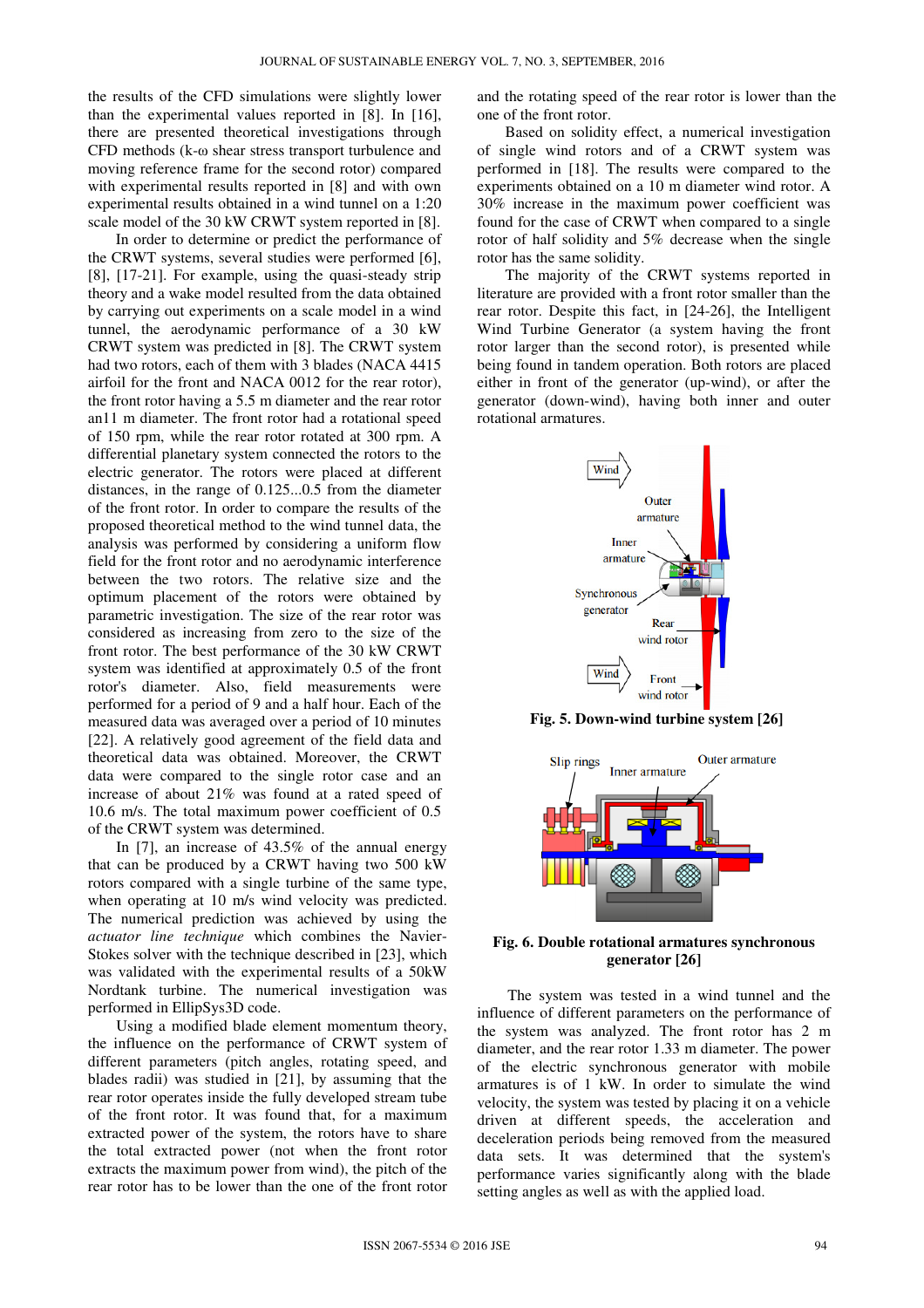

**Fig. 7. Double rotational armatures synchronous generator [11]** 

Priyono et al. [27] designed, optimized and studied the characteristics of an Intelligent Wind Turbine (IWT) by means of BEM and CFD simulations. The optimized IWT consists of two rotors having 3 blades each, of NACA 6412 profiles. The diameter ratio is 1:1, each blade with 600 mm diameter. It was shown that both rotors are counter-rotating at low wind velocities (4-6 m/s), but for higher wind velocities, the rear rotor is entrained by the front rotor, so it rotates in the same direction with the first rotor. Thus, starting with the velocity of 7 m/s, the rotational speed of the rear rotor begins to decrease. At higher wind velocities of 11.5 m/s, the rear rotor is co-rotating with the front rotor.

A CRWT model having the rotor's diameter of 0.8 m, same (mirrored) blade types and independent generators was investigated in [28], both numerically and experimentally. Each of the rotors was separately tested in a wind tunnel and afterwards, the operation of the counter-rotating system was tested. In order to get a correlation between the operation of the CRWT system in a free stream and its operation in a wind tunnel, the blockage effects in the wind tunnel were investigated using both a CFD model and measurement of the drag coefficient. An increase of 9% of the maximum extracted power was found in comparison to the single rotor case. The results were used to predict the dynamic behaviour of the system for the case of a single generator coupled to the rotors by a differential planetary gearing. In the case of 0.8m diameter rotors, it was found that the front rotor extracts 74% power while the rear rotor only 26%. Therefore, it was concluded that the diameter of the front rotor should be smaller than the one of the rear rotor.

In [29], a 10 kW CRWT system with horizontal axis, same diameter for the rotors and NREL airfoils was investigated. The diameter of the rotors for the investigated system is 7.16 m and the distance between the two rotors is 6 m. The CFD modelling revealed that while the power coefficient for the single rotor case is 37%, at 6 tip speed ratio (TSR), the one for the system counter-rotation case is 39%, obtained for 5 TSR.

In [11], there was investigated a CRWT system of 1kW rated power at 10 m/s, having the front rotor diameter of 1.23 m and the rear rotor diameter of 1.33 m as well as a single generator, with double rotational armatures. The wind tunnel tests revealed an output power increase in the range of 37%÷45.2% (varying with the wind velocity) compared to the single rotor case, the front rotor being considered as reference. The unique generator of the system is subject to a patent request [30]

and has some advantages such as reduced size, increased rotational speed and no losses due to movement transmission. Subsequently, the 1kW CRWT system was tested in field conditions [31]; 3 levels of electrical loads proportional to the wind intensity were used: 300 W for wind velocities in the range of  $3 \div 6$  m/s, 600 W for the range of  $6 \div 8$  m/s and 900 W for the range of  $8 \div 10$  m/s. A good agreement between the results of the field tests and the results of the wind tunnel tests was found. Still, due to the short testing period of the system and to weather conditions, the results can be considered as being preliminary. The CRWT system used in the research reported in [11] and [31] was achieved within a research project [32].



**Fig. 8. 1kW CRWT system operating in situ [31]**

Given the fact that the second rotor operates inside the wake of the first rotor, an important issue to be considered in the design of the counter-rotating wind turbine systems is the *wake aerodynamics*. This issue was investigated in several research works [33-38], which studied the wake aerodynamics of the rotor and/or the tower. For example, model wind turbines of 0.9m diameter were used in some studies: in [36] there were performed investigations regarding wake aerodynamics on wind turbines placed at a distance of 3 and 5 rotor diameters by measuring the axial velocity component; in [38] there were performed experiments in a wind tunnel both for the single rotor case and for two counter-rotating rotors case for turbines with 0.9m diameter and investigated near and far the wake fields.

Since the counter-rotating systems require special types of electric generators, some patents have been developed regarding the wind turbines with rotors in counter rotation and/or the related generator [7], [9], [30]. The patent in [7] refers to a system consisting of two separate conversion units, formed by a rotor and a generator. The regulation of the rotational speed between the two rotors, counter-rotating independently, is performed by a power electronic system which controls the electric current produced by the two rotors. With the modification of the wind velocity, the rotational speeds are regulated at a value that optimizes the power produced by the system (operating at maximum power coefficient). In a range of wind velocities over a reference period, the contribution of each rotor to the overall power produced by the system is the same. The patent application in [30] refers to a generator having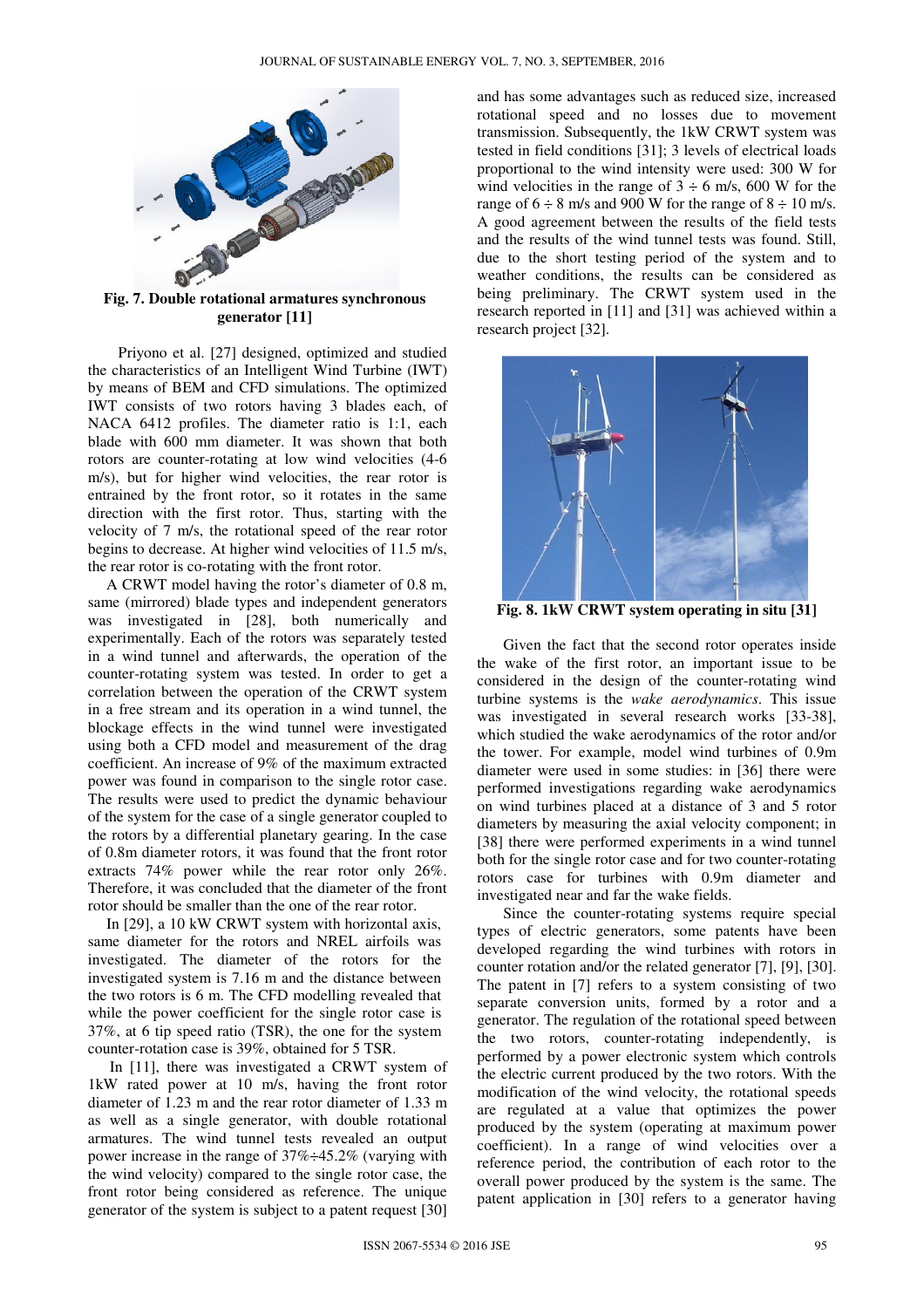both armatures mobile, suitable to be used both for wind and hydro counter rotating turbines.

# **5. COMPLEMENTARY STUDIES TO THE CRWT RESEARCH FIELD**

Lately, the promising results obtained by the theoretical and experimental investigation of some developed CRWT systems led to studies aiming to analyze the benefit of the effects brought by a second rotor in the case of wind power plants. This approach has its reasons mainly due to smaller turbine spacing, especially for onshore applications but not only. An example is represented by the research reported in [39], consisting in an experimental study for some models of stand-alone co-rotating wind turbines and stand-alone counter-rotating wind turbines of the same diameter and having horizontal axis. By performing tests both in counter and co-rotation cases, for a constant wind velocity and for a spacing of 0.7*d* (with *d* the diameter of the rotor) between the turbines, it was determined that the overall power is 17% larger in the case of counter rotation. The analysis was made for different spacing and showed that better results can be obtained when the rotors of the turbines in a wind farm are operating in counter rotation. Thus, for spacing lower than 2*d* and counter-rotation, the second turbine, placed in the rear of the first one produces at least 10% more power than in the case of co-rotation operation; for 5*d* spacing this benefit reduces to about 4%.

Since the research reported in literature is based mainly on theoretical studies and on the investigation of experimental models and since the positive effects brought by the second turbine is doubtless, rules or laws for scaling up the models are necessary in order to deploy CRWT systems in situ. Therefore, even if not representing the main goal of this paper, there is mentioned some research [40-43] that approached the study of some similarity parameters necessary in the wind turbines scaling-up process and/or for predicting the turbines behaviour in different operating conditions. In [40] are reported some results obtained during the UpWind research project. Theoretical, technical and economic issues involved in the wind turbine's scaling up process were approached especially in order to determine if a superior power leads to a lower cost of the obtained energy. On the other hand, in order to predict the behaviour and long term performance of some offshore turbines by laboratory investigations on reduced scale models, the study of some scaling laws for achieving 1:100 models is approached in [41]. The laboratory tests are aimed at determining the long term performance, especially as regards the dynamic interaction between soil and structure.

# **6. CONCLUSION**

Several studies have been performed, focussed either on determining the influence of a limited number of parameters on the performance of a counter rotating wind turbine or on a larger number of parameters. Summarizing some of the analyzed research on CRWT systems, Table 1 shows few details about the type of investigation and applied methods.

| Reference  | Method of investigation, short details                                                                                                                                                                                         |
|------------|--------------------------------------------------------------------------------------------------------------------------------------------------------------------------------------------------------------------------------|
| $[28]$     | Theoretical and experimental study of CRWT system with 0.8 m diameter rotors                                                                                                                                                   |
| $[13]$     | Experimental study in wind tunnel                                                                                                                                                                                              |
| $[11]$     | Experimental study in wind tunnel of 1kW CRWT system                                                                                                                                                                           |
| $[12]$     | Numerical study (free VLM) compared to experiments from [13] and to BEMT; same rotor diameters,<br>different distances $d=0.25; 0.5; 0.75; 1$                                                                                  |
| $[10]$     | Theoretical study (BEMT and genetic algorithm for optimization) of a CRWT system with rotors placed<br>at 0.33 diameter of the front rotor                                                                                     |
| $[16]$     | Theoretical study (CFD using k- $\omega$ coupled with Moving Reference Frame technique) compared to<br>experimental results obtained on a 1:20 scale model of the CRWT from [8] and to experimental results<br>reported in [8] |
| [8]        | Theoretical study compared to own field experiments for 30 kW CRWT system                                                                                                                                                      |
| $[15]$     | Theoretical (CFD) study compared to experimental results reported in [8]                                                                                                                                                       |
| $[17]$     | Numerical performance prediction of a CRWT system consisting of two 500 kW turbines                                                                                                                                            |
| [24], [25] | Experimental study of Intelligent Wind Turbine Generator system, design of blades and generator                                                                                                                                |
| $[27]$     | Design and theoretical optimization study                                                                                                                                                                                      |
| [6]        | Design of a 6kW CRWT prototype and field tests                                                                                                                                                                                 |
| $[21]$     | Theoretical study using modified BEMT                                                                                                                                                                                          |
| $[18]$     | Numerical investigation compared to experiments on a 10 m diameter rotor                                                                                                                                                       |
| $[31]$     | Experimental study of 1kW CRWT model - field tests compared to wind tunnel tests reported in [11]                                                                                                                              |
| $[36]$     | Theoretical and experimental study of wake aerodynamics on wind turbines placed at a distance of 3 and<br>5 rotor diameters                                                                                                    |
| $[38]$     | Experimental study on wake measurements in a wind tunnel - near and far wake field both for single<br>rotor and for counter-rotating rotors                                                                                    |

**Table 1. Types of investigation and applied methods in the study of CRWT systems** 

Despite the valuable results found within the studies, since the performance of the turbine system depends on multiple parameters (such as blade type, solidity of the two rotors, area swept by the blades, diameter ratio of the front and rear rotor, distance between the two rotors,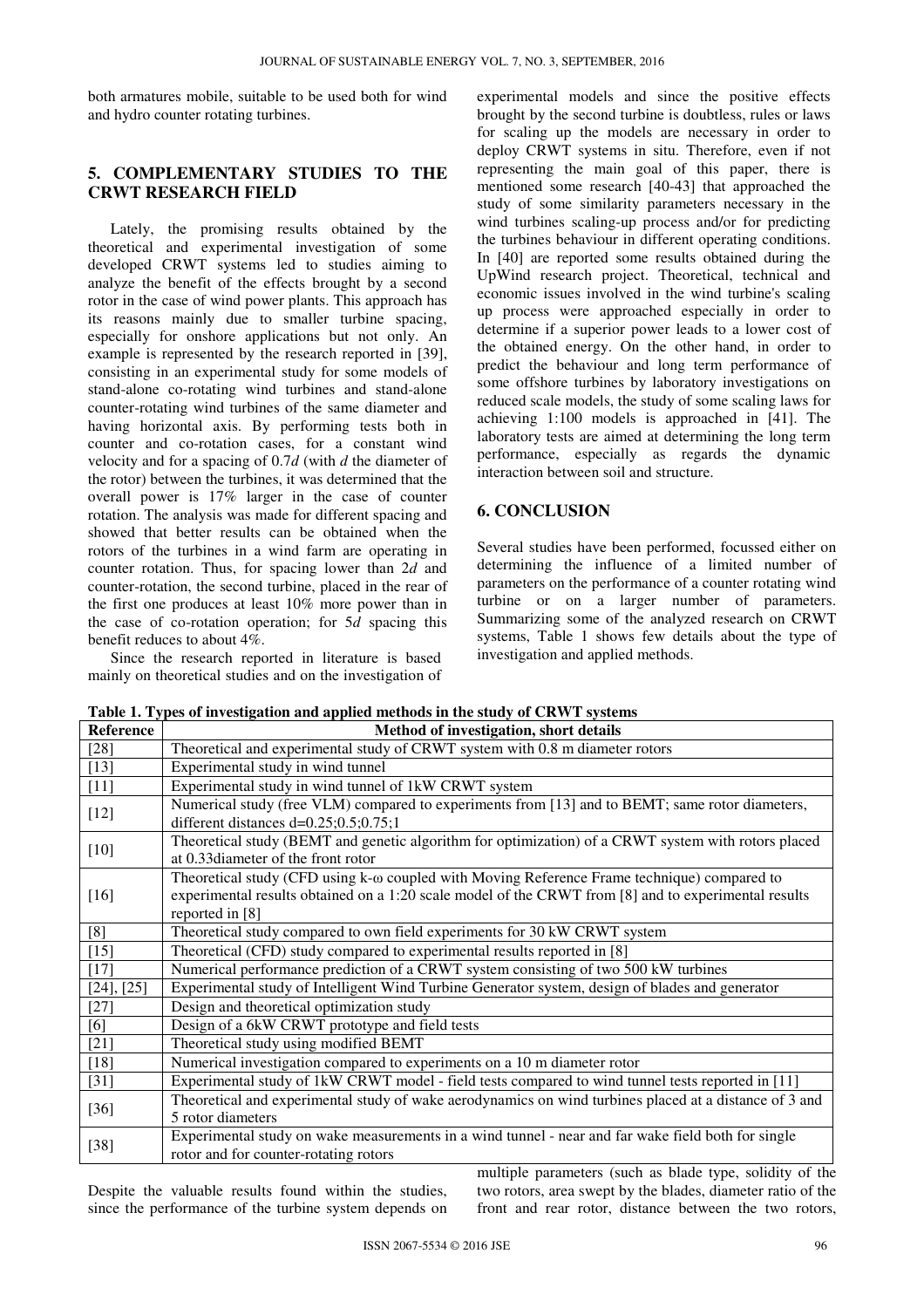movement transmission system), there is still need of extensive studies of this type of wind kinetic energy conversion system. Also, the counter rotating wind turbines have to prove their reliability in real operating conditions. However, the studies performed during the last two decades, proved the advantages of these systems. Thus, the additional energy converted by the second rotor, either smaller or larger than the first one, it is certain, even if its additional input to the overall efficiency of the CRWT system varies from one study to another.

**Acknowledgment:** This work was financially supported by ANCSI, Romania, under the scientific Programme NUCLEU 2016-2017, **Contract PN 16 11 01 01, no. 14N/2016**, research theme 5101/2016.

### **REFERENCES**

- [1]. Global Wind Energy Council, Global wind report. Annual market update 2015, www.gwec.net
- [2]. Newman, B.G., Actuator-disc theory for vertical-axis wind turbines, in J. Wind Eng. Ind. Aerodyn., vol. 15, 1983, pg. 347–355.
- [3]. Newman, B.G., Multiple actuator-disc theory for wind turbines, in J. of Wind Engineering and Industrial Aerodynamics, vol. 34, issue 3, 1986, pg. 215-225.
- [4]. Chantharasenawong, C., Suwantragul, B., Ruangwiset, A., Axial Momentum Theory for Turbines with Co-axial Counter Rotating Rotors, Commemorative International Conference of the Occasion of the 4th Cycle Anniversary of KMUTT Sustainable Development to Save the Earth: Technologies and Strategies Vision 2050: (SDSE2008) 11- 13 December 2008, Bangkok, Thailand.
- [5]. Infinite Wind Energy, Technology and Product Brochure, Increasing Energy Efficiency for Residential & Commercial. Wind Applications http://www.infinitewindenergyllc.com/IWE\_Small2.pdf.
- [6]. Appa, K., Energy Innovations Small Grant (EISG) Program (Counter Rotating Wind Turbine System), EISG Final Report, (California, US) 2002, http://www.eai.in/ref/invent/upload/00- 09%2520FAR%2520Appendix%2520A.pdf.
- [7]. Debleser, Y., Jeumont Industrie, Wind turbine with counter rotating rotors, US Patent No. 6504260, 2003.
- [8]. Jung, S.N., No, T.-S., Ryu, K.-W., Aerodynamic performance prediction of a 30 kW counter-rotating wind turbine system, in Renewable Energy 30, 2005, pg. 631– 644.
- [9]. Shinn, C.,Kowintec, Over–drive gear device, US Patent No. 5222924, 1993.
- [10].Hwang, B., Lee, S., Lee, S., Optimization of a counterrotating wind turbine using the blade element and momentum theory, in J. of Renewable and Sustainable Energy, 5, 2013, pg. 052013-1–052013-10, doi: 10.1063/1.4826940.
- [11].Mituleț L.A., Oprina, G., Chihaia, R.A., Nicolaie, S., Nedelcu, A., Popescu, M., Wind tunnel testing for a new experimental model of counter-rotating wind turbine, in Procedia Engineering, vol. 100, 2015, pg. 1141-1149.
- [12].Lee, S., Son, E., Lee, S., Velocity interference in the rear rotor of a counter-rotating wind turbine, in Renewable Energy 59, 2012, pg. 235-240.
- [13].Schepers, J.G., Boorsma, K., Bon, A., Kim, C., Cho, T., Results from Mexnext: analysis of detailed aerodynamic measurements on a 4.5m diameter rotor placed in the large German Dutch wind tunnel DNW, Brussels, Belgium:

EWEA, 14-17 March 2011.

- [14].Schepers, J.G., Snel, H., Model experiments in controlled conditions - final report, ECN-E--07-042, ECN 2007, available http://www.ecn.nl/docs/library/report/2007/e07042.pdf
- [15].Kumar, P.S., Bensingh, R.J., Abraham, A., Computational analysis of 30 kW contra rotor wind turbine, in ISRN Renewable Energy, article ID 939878, doi:10.5402/2012/939878, 2012, 5 pages.
- [16].Kumar, P.S., Abraham, A., Bensingh, R.J., Ilangovan, S., Computational and experimental analysis of a counterrotating wind turbine system, in J. of Scientific & Industrial Research 72, 2013, pg. 300-306.
- [17]. Shen, W.Z., Zakkam, V.A.K., Sorensen, J.N., Appa, K., Analysis of counter-rotating wind turbines, IOP Publishing, J Phys, Conference series, 2007, vol. 75, doi:10.1088/1742-6596/75/1/012003.
- [18].Lee, S., Kim, H., Lee, S., Analysis of aerodynamic characteristics on a counter-rotating wind turbine, in Current Applied Physics, vol. 10, 2010, pg. S339-S342.
- [19].Liu, S., Janajreh, I., Development and application of an improved blade element momentum method model on horizontal axis wind turbines, in Int. J. of Energy and Environmental Engineering 2012, 3: 30.
- [20].Habash, R.W.Y., Groza, V., Yang, Y., Blouin, C., Guillemette, P., Performance of contrarotating wind energy converter, in ISRN Mechanical Engineering, vol. 2011, article ID828739, 10 p., doi: 10.5402/2011/828739.
- [21].Lee, S., Kim, H., Son, E., Lee, S., Effects of design parameters on aerodynamic performance of a counterrotating wind turbine, in Renewable Energy, vol. 42, 2012, pg 140-144.
- [22].\*\*\*IEC 61400-12, Wind turbine generator systems–part 12: wind turbine power performance testing. IEC, 1998.
- [23].Sørensen, J. N., Shen, W.Z., Numerical Modeling of Wind Turbine Wakes, in. J. of Fluids Engineering, 124 (2), 2002, pg. 393-399.
- [24].Kanemoto, T., Galal, A.M., Development of Intelligent Wind Turbine Generator with Tandem wind Rotors and Double Rotational Armatures\* (1st Report, Superior operation of tandem wind rotors), in JSME Int. J., series B, vol. 49, no. 2, 2006, pg. 450-457
- [25].Kubo, K., Kanemoto, T., Development of Intelligent Wind Turbine Generator with Tandem Wind Rotor and Double Rotational Armatures (Second report, Characteristics of tandem wind rotors), in J. of Fluid Science and Technology, vol. 3, no. 3, 2008, pg. 370-378.
- [26].Galal, A.M., Kanemoto, T., Field tests of wind turbine unit with tandem wind rotors and double rotational armatures, in J. of Fluid Science and Technology, vol. 3, no. 3, 2008, pg. 359-369.
- [27].Priyono S., Deny Bayu S., Design and Blade Optimization of Contra Rotation Double Rotor Wind Turbine, in Int. J. of Mechanical & Mecatronics Engineering IJMME-IJENS, vol. 11, no. 1, 2011, pg. 17-26.
- [28].Herzog, R., Schaffarczyk, A.P., Wacinski, A., Zürcher, O., Performance and stability of a counter–rotating windmill using a planetary gearing: Measurements and Simulation, European Wind Energy Conference & Exhibition 2010, Warsaw, Poland, 20 - 23 April 2010.
- [29].Hoang, A.D., Yang, C.J., An evaluation of the performance of 10kw counter-rotating wind turbine using CFD simulation, EWEA 2013, Vienna, Austria.
- [30].Mihaiescu, G.M., Popescu, M., Nicolaie, S., Oprina, G., Chirita, I., Tanase, N., Chihaia, R., Mitulet, A., Hydro power unit used for hydraulic energy conversion extracted from water streams, patent application no. A/00865/23.11.2012.
- [31].Oprina, G., Mitulet, A., Nicolaie, S., Cirnaru, R., Cuciureanu, D., Comparative Analysis of a Counter